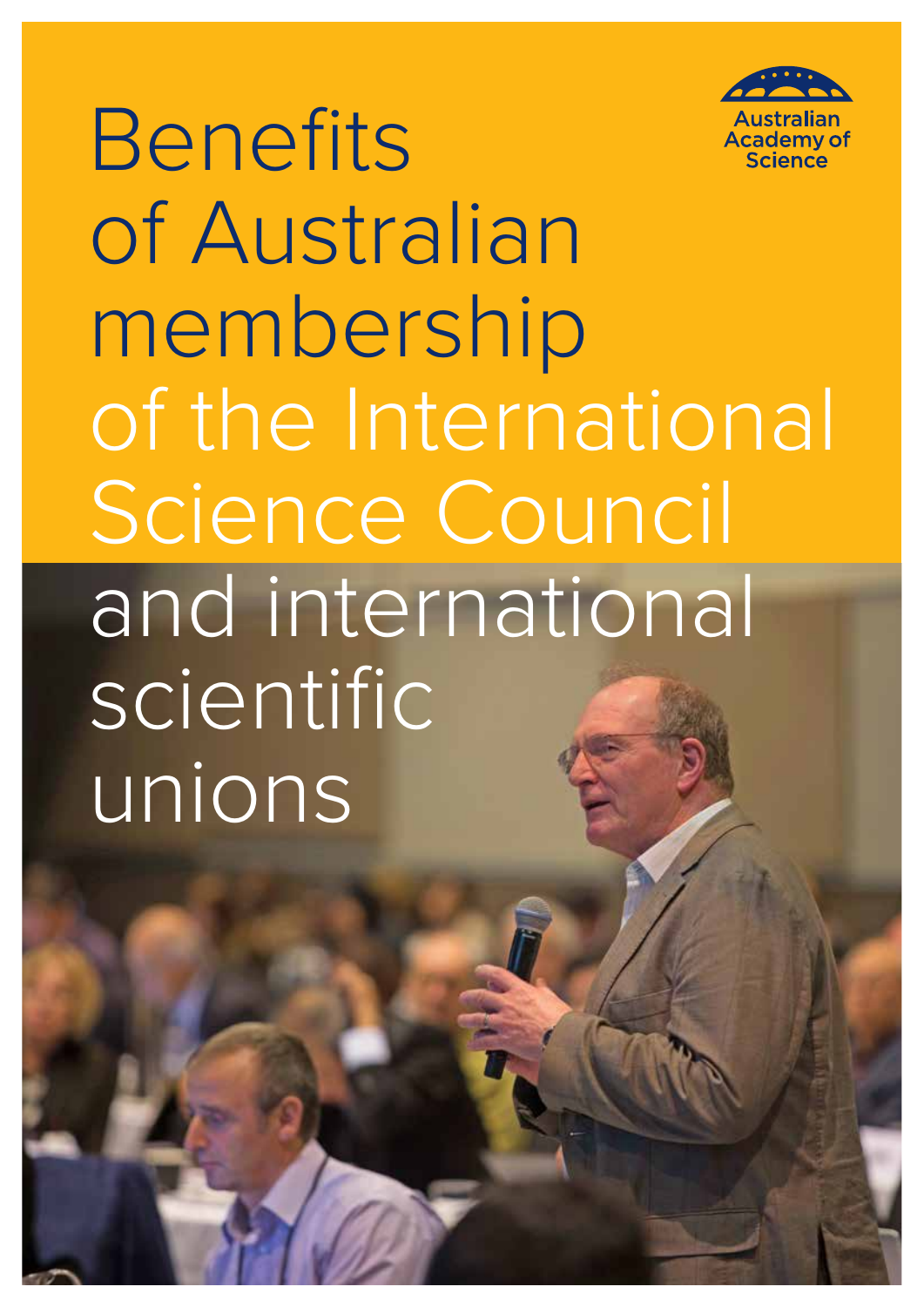

'… scientific expertise should be a fundamental part of diplomatic efforts. As single nations can neither solve them alone nor develop solutions to every problem, scientific cooperation becomes an increasing necessity.'

PROFESSOR IAN CHUBB AC FAA FTSE, *THE VALUE OF SCIENCE DIPLOMACY 2012*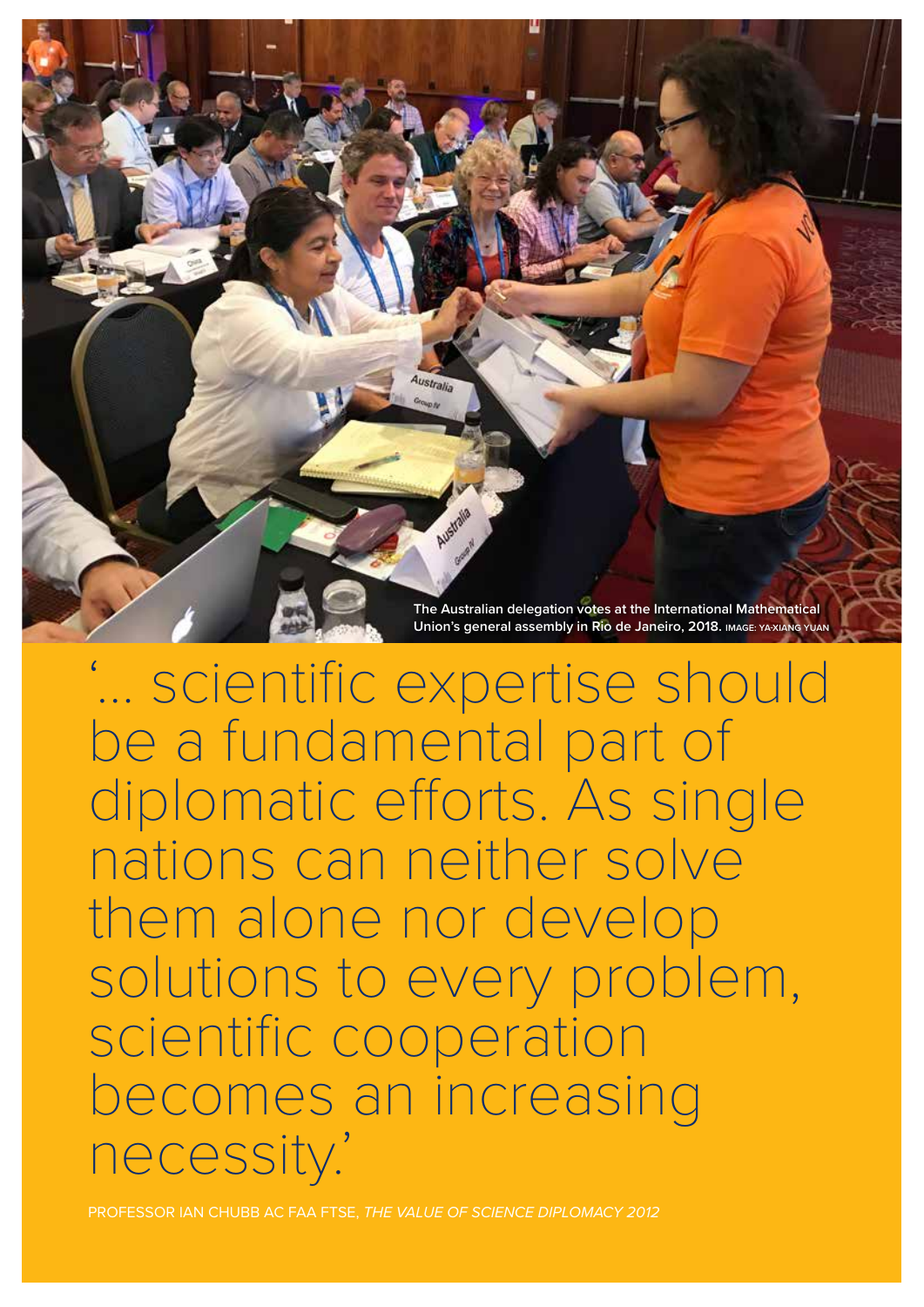# **BACKGROUND**

There are over 450 Australian scientists actively involved in International Science Council and scientific union committees, task groups and projects.

#### **International science and the Academy**

The Australian Academy of Science was established in 1954 by Royal Charter and is Australia's peak independent scientific body. The Academy has an esteemed Fellowship of over 500 eminent Australian scientists, representing disciplines across the physical, biological and mathematical sciences.

A key responsibility of the Academy—and one of its primary historical functions—is to promote international scientific engagement by maintaining relationships between Australian scientists, the international scientific unions, the International Science Council and other international groups.

To meet these responsibilities, the Academy makes use of its 22 discipline-based National Committees for Science to provide guidance and advice on representing Australian science at the International Science Council and its scientific unions.

### **History of the International Science Council**

The International Council of Scientific Unions (ICSU), subsequently re-named as the International Council for Science, was established in 1931. Its aim was to enhance cohesion and cooperation within the international scientific community, especially among the diverse international scientific unions that had been established to foster collaboration within the various specialist disciplines.

In July 2018 ICSU and the International Social Science Council (ISSC) merged to form the International Science Council (ISC). The amalgamated body heralds a new era in international scientific cooperation and will champion a vision of advancing all sciences as a public good through a stronger and united global voice that is better able to adapt to emerging and future global challenges.

For nearly a century, ICSU provided a structural and organisational framework to coordinate scientific efforts and responses to globally pertinent issues, focusing on three key areas:

1. International research collaboration through coordination and support of its interdisciplinary research programs

- 2. Science for policy through its membership network to provide advice to peak international bodies, such as the United Nations, and to facilitate scientifically informed policy development
- 3. Championing the universality of science to promote free and responsible conduct of science, by protecting the freedom of movement, association and expression of scientists, ensuring equitable access to data and other resources and supporting capacity development in developing countries.

As the ISC evolves to meet humanity's future challenges, it will continue to drive forward the ideas championed by its predecessor and adapt its approach to encompass both natural and social sciences. As of December 2018, the ISC has over 140 national scientific members. The Australian member is the Australian Academy of Science.

#### **International scientific unions**

In addition to national scientific members, the ISC membership also includes 39 scientific unions and associations, each representing specific scientific disciplines. These not-for-profit organisations strive to facilitate international cooperation and collaboration through coordination, promotion and support of the discipline, and build international science capacity.

The ISC also convenes thematic committees and research programs to champion global cooperation and scientific advances in key multidisciplinary areas. These include committees on Data for Science and Technology (CODATA) and Space Research (COSPAR), as well as scientific committees on Antarctic Research (SCAR), Oceanic Research (SCOR), Solar-Terrestrial Physics (SCOSTEP) and the World Climate Research Programme (WCRP).

The scope and activities of these organisations include involvement in global science policy through the provision of high-level advice to United Nations bodies on the Sustainable Development Goals and facilitating global data, observation and scientific modelling programs. In addition to developing and publishing technical reports, many scientific unions are peak bodies for standard setting and nomenclature, including naming of chemical elements and compounds, stars and planets.

The ISC and the scientific unions are small organisations by international standards. Their activities are reliant primarily on the voluntary efforts of scientists from across the world, supported by small secretariats that are often hosted within other organisations, such as research institutes.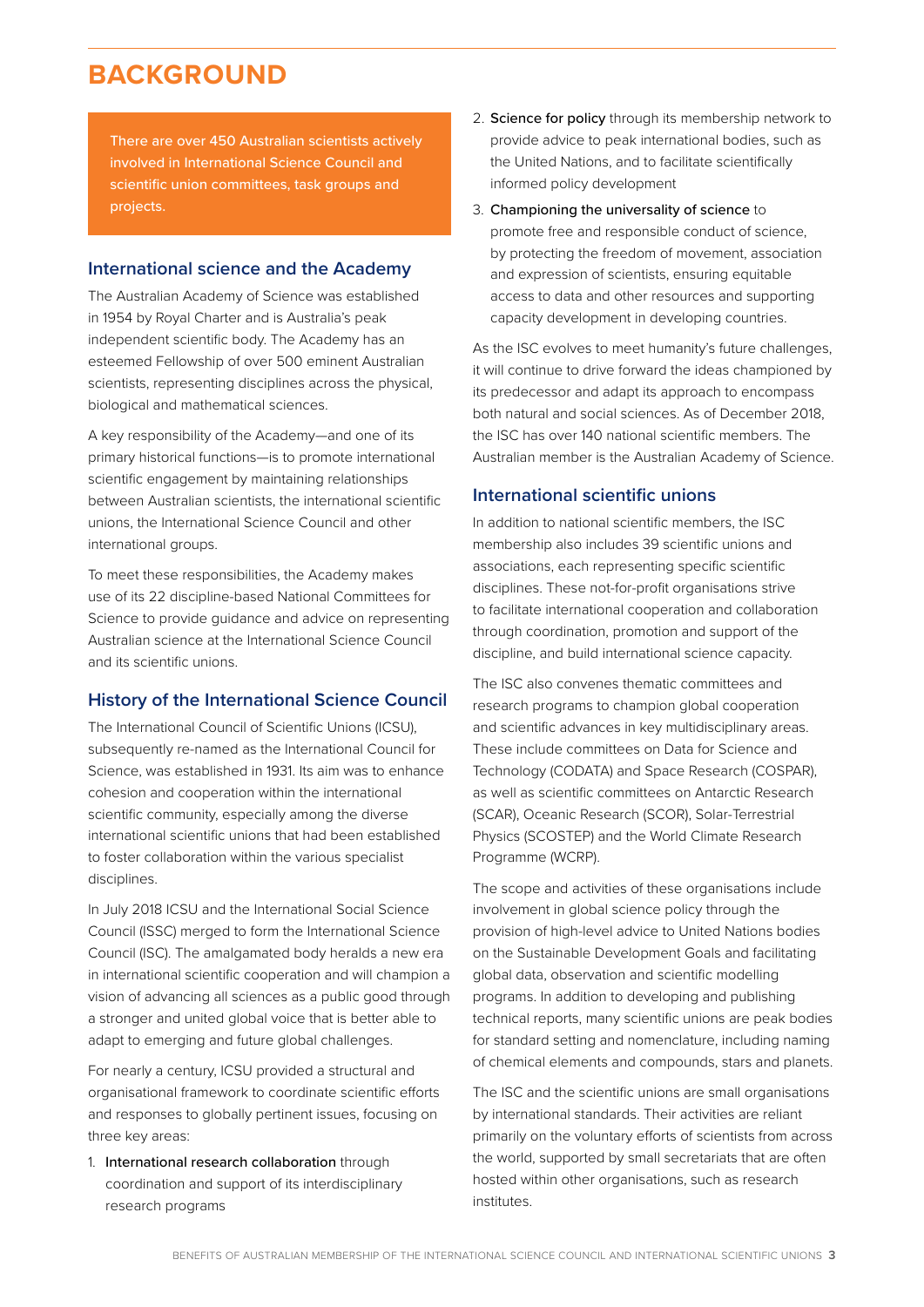The annual subscriptions paid by members such as the Academy are the primary and essential source of funding for these organisations.

# **Motivation for review**

The Academy has represented Australian science as the national member of the ISC, its predecessor and numerous international scientific unions since 1954.

Since its foundation the Academy's activities have been supported by an annual grant-in-aid from the Australian government. Although the Academy's funding has been supplemented by other sources over time, activities associated with the international scientific unions, ISC and National Committees for Science remain funded entirely from a fixed portion of the grant. Since 2013, subscriptions have accounted for around half of these expenses, down from nearly 60 per cent during the 1990s. All other expenses, including secretariat staffing, activities of the National Committees for Science and support for ISC and scientific union activities, have been drawn from the remaining funds.

Since 2003 the grant-in-aid has been provisioned through the *Higher Education Support Act 2003* and, apart from a considerable increase that was implemented in 2007, has been indexed approximately to inflation. At

Between 2000 and 2017 more than 40 international scientific union conferences and meetings were held in Australia. The ensuing benefits directly contributed an estimated A\$118 million to the economy, provided invaluable opportunities for Australian scientists and greatly accelerated delivery of the long-term economic benefits of scientific progress for Australia.

the same time, however, subscription costs have increased at a rate that significantly outpaces inflation. Many subscription levels are fixed by the ISC or the scientific union and reflect gross domestic product or relevant scientific activity. National members, such as Australia, must either pay the required fee or resign from the organisation.

In response to these continued funding pressures, the Academy sought to identify and quantify the benefits derived from membership of the ISC and scientific unions for Australian scientific communities and society. As an outcome of the review, and in response to opportunities identified, the Academy has developed a strategic plan to maximise engagement and the benefits of membership.

# **BENEFITS FOR AUSTRALIA**

As the interface between the scientific community and high-level international policy forums, the International Science Council (ISC) and its scientific unions are important features of the global science and diplomacy landscape. The network of member organisations and their representatives span eminent and influential individuals, including chief scientists of government bodies, directors of leading research organisations and advisors to organisations such as UNESCO.

There are considerable benefits to be gained for Australia by enhancing Australian participation in the International Science Council and scientific unions.

# **A seat at the table**

The ISC and its scientific unions play an important role in the development of international policies and responses to global challenges, including:

- assessing and implementing the United Nations Sustainable Development Goals
- delivering scientific advice through reports and policy briefs, such as providing specialist scientific advice to the Organisation for the Prohibition of Chemical Weapons
- monitoring and responding to human rights breaches, including detentions and violent crimes, as a result of the conduct of science
- developing and reviewing standards and nomenclature
- coordinating, collecting and maintaining data and global observation services that inform a diverse range of applications, such as weather forecasting, agriculture, defence and medicine.

Membership of the ISC and scientific unions affords an official voice within the organisations and leads to opportunities that include:

- providing input into high-level decision-making processes at meetings and in submissions and advisory reports
- participation in a platform for science and soft-power diplomacy
- access to privileged insight through participation in reviews and preparation of advisory documents for peak international bodies
- development of valuable personal, scientific and diplomatic networks.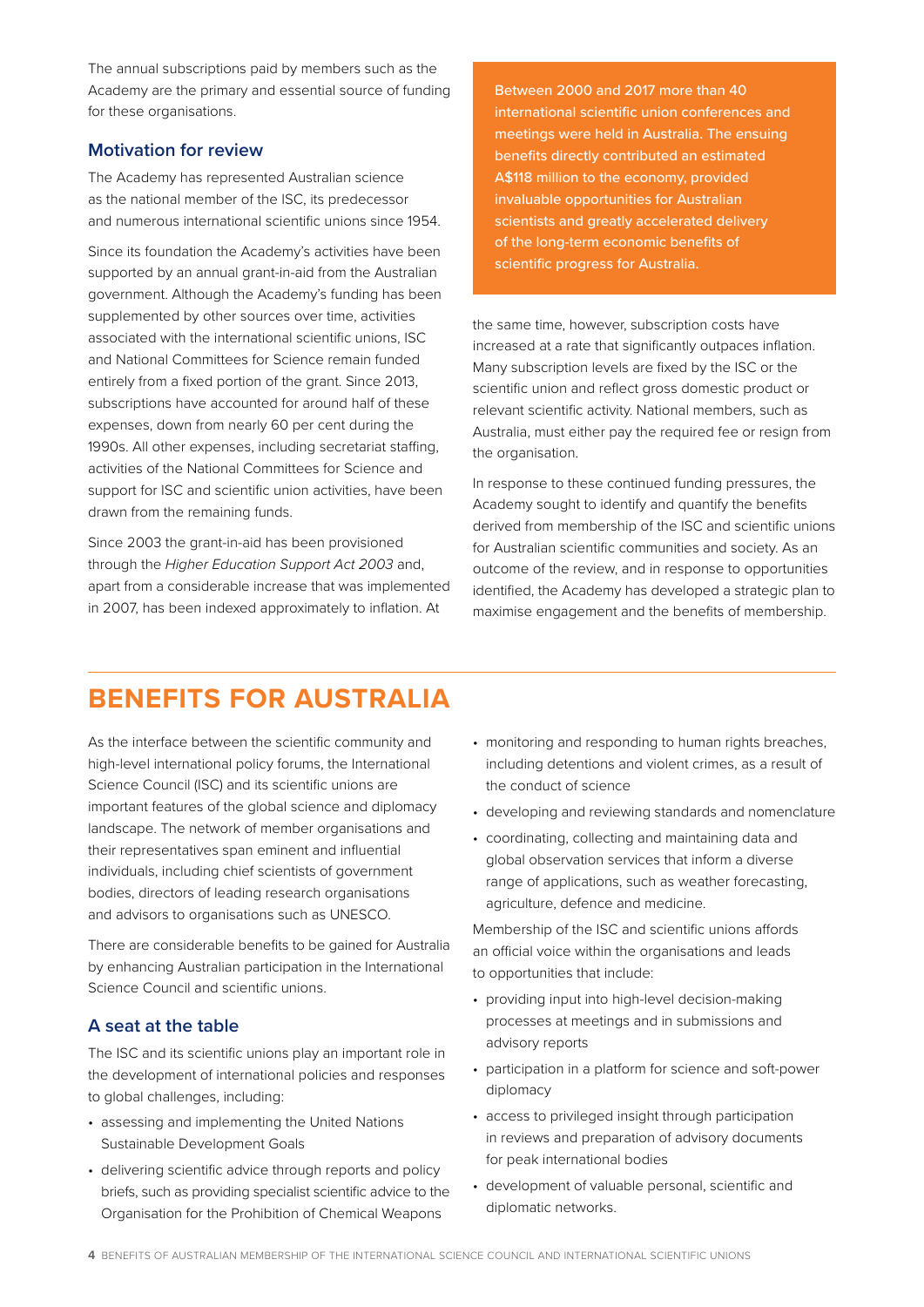

'These meetings are of great value in putting Australia on the scientific map and exhibiting our very considerable achievements in various fields of science.'

SIR JOHN ECCLES AC FAA FRS, PRESIDENT OF THE AUSTRALIAN ACADEMY OF SCIENCE (1957–1961), SPEAKING ON THE IMPACT OF INTERNATIONAL UNION MEETINGS AT THE OPENING CEREMONY OF THE ACADEMY HEADQUARTERS (THE SHINE DOME), 6 MAY 1959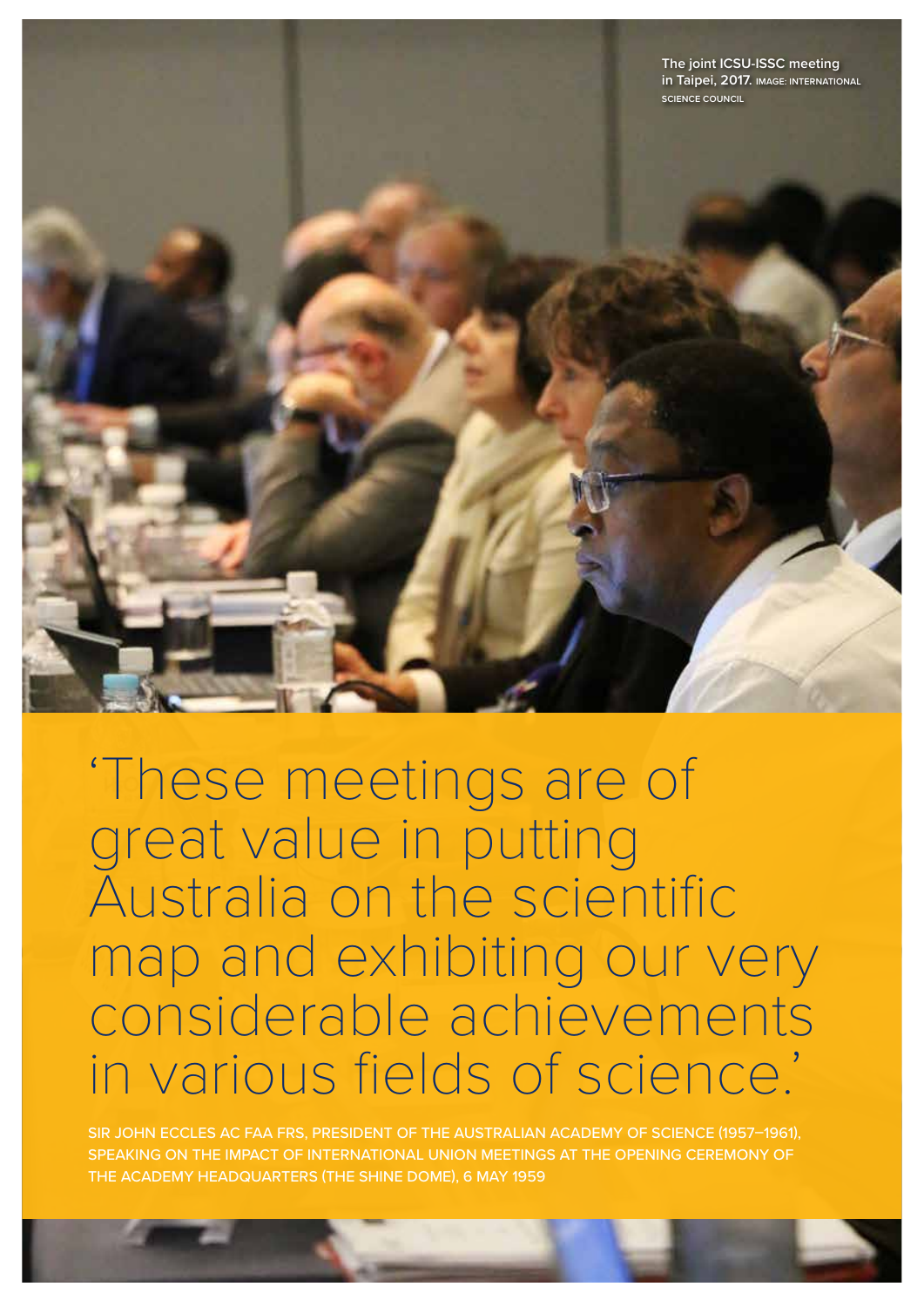These opportunities establish pathways that can be leveraged to protect and progress Australian interests, including:

- providing an avenue for responding to and mitigating changes or decisions that adversely affect Australian interests, both directly through policy and indirectly through alignment of Australian services and products with international standards
- providing opportunities to evaluate policy positions and scientific priorities relative to regional and global trends (for example at topical meetings) as well as the identification of strategic opportunities, such as leadership positions and the establishment of project offices.

# **Enhancing Australia's international profile and reputation**

Participation in the advisory and technical activities of the ISC and scientific unions increases global awareness and explicitly endorses the world-leading quality of Australian science. This reinforces Australia's reputation as an active and valuable contributor to the international community. Support of ISC and scientific union activities in capacity building as a form of international aid also projects good global citizenship. Together, these contributions enhance Australia's authority on the international stage and cultivate relationships that may be leveraged to protect and advance Australian interests.

# **International scientific union meetings and the Australian economy**

Historically, the primary function of many scientific unions has been to convene regular technical meetings of scientists, culminating in bi-, tri- or quadrennial international congresses and general assemblies. Although the advent of electronic communication and competition from large national society meetings has led many organisations to evolve, the hosting and organisation of international meetings remains an important role for many scientific unions.

For Australia, hosting such meetings provides invaluable opportunities for Australian scientists, especially young scientists, to meet and mix with international leaders in their field in ways that greatly accelerate delivery of the long-term economic benefits of scientific progress for Australia.

Bidding to host scientific union meetings is open only to representatives from paying member countries and the hosting of such meetings provides by far the largest and most readily quantifiable direct economic benefit of membership. The meetings range from small, specialist gatherings to discipline-wide congresses that can attract several thousand delegates from all corners of the world.

In accordance with their mandate of international representation, scientific union congresses typically rotate around the world, which is particularly beneficial for relatively geographically isolated regions such as Australia. Bidding to host such events therefore requires long-term engagement, coordination and investment.

In some cases, scientific unions will provide some seed funding to successful bids. On the other hand, since scientific union meetings can be determined up to eight or more years in advance, securing sufficient financial backing can be a considerable challenge. However, if managed properly, the benefits far outweigh the risk. A successful, well-run congress should make money. In some cases, a modest fraction of the revenue may be returned to the scientific union and used to support initiatives such as mobility and capacity-building programs. In general, the profit belongs to local organisers and stakeholders and in Australia is reinvested into programs that support Australian students and researchers.

Like other large business events, the process of organising and hosting a scientific union meeting generates direct benefits across all levels of the Australian economy, and these are amplified by the



#### **Direct economic value of scientific union meetings by state (held between 2000 and 2017)**

Breakdown of the direct economic value by state and territory to Australia of scientific union meetings held in Australia, 2000–2017.

Based on average reported daily expenditure by meeting organisers and delegates, including pre- and post-meeting tourism activities and excluding airfares (Ernst & Young, 2015). The total is estimated at A\$118M over a total of 195 business days, equivalent to A\$608K per day.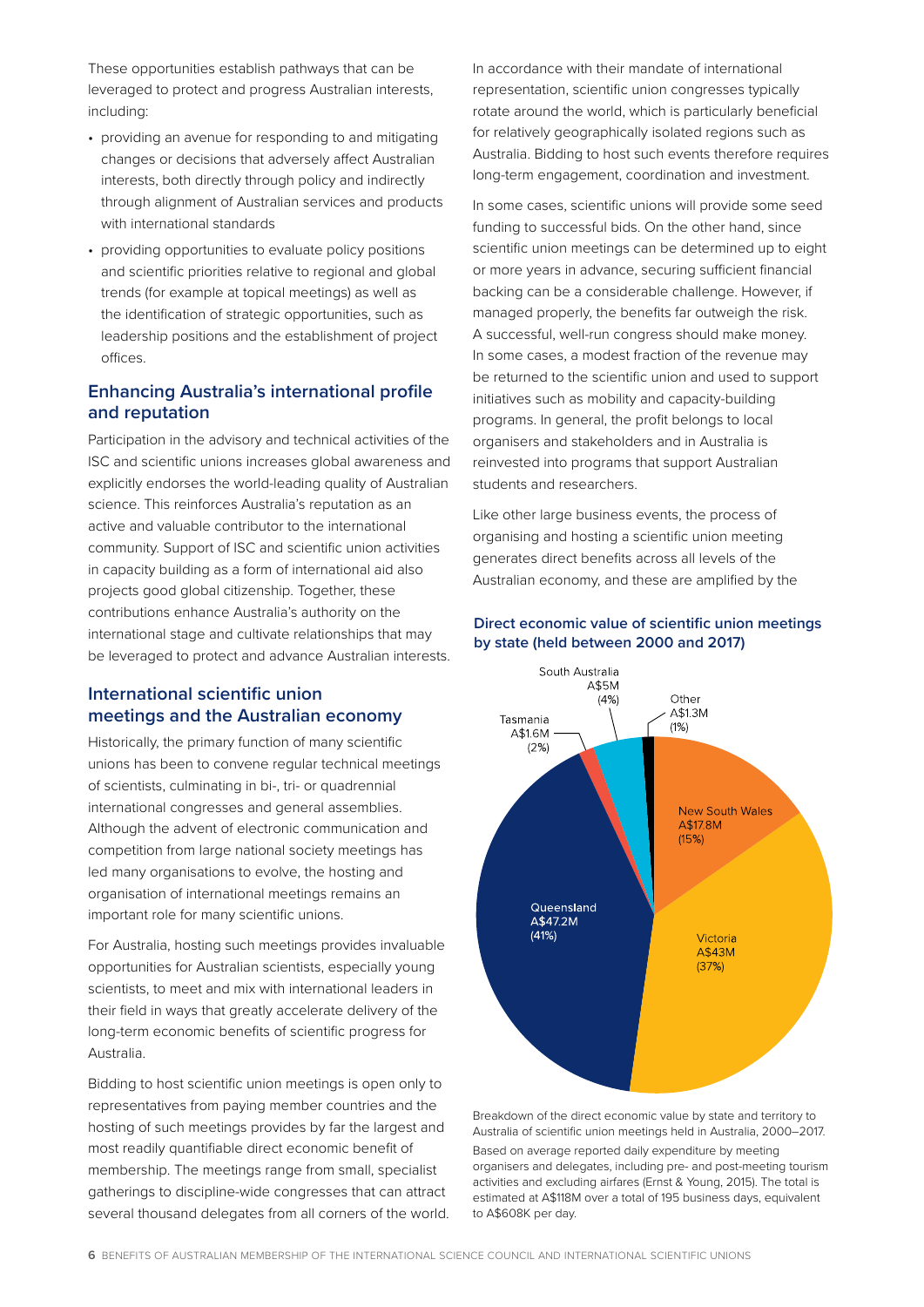#### **Direct economic value of scientific union meetings in Australia (in AUD by year)**



Based on average reported daily expenditure by meeting organisers and delegates, including pre- and post-meeting tourism activities and excluding airfares (Ernst & Young, 2015).

### **34th International Geological Congress Fund**

In August 2012 the 34th International Geological Congress of the International Union of Geological Sciences was held in Brisbane. The event was a resounding success. It was attended by 6012 delegates from 123 countries, with overseas visitors making up 62 per cent of the delegates. Seed contributions (including interest) and profit shares were distributed to all stakeholders, resulting in the

establishment of the 34th International Geological Congress Travel Grant Scheme for Early-Career Australian and New Zealand Geoscientists. This scheme, which is administered by the Australian Geoscience Council in conjunction with the Academy, provides annual grants of up to A\$5000 to support international travel for early-career geoscientists to attend conferences and conduct fieldwork.

**Dr Paul Ashwell, a 2015 awardee of the 34th IGC Travel Grant Scheme, undertakes field work in Chile with colleagues. From left to right: Dr Lauren Schaefer, Dr Ian Schipper, Emma Rhodes, Dr Ben Kennedy, Rebecca Fitzgerald, Dr Paul Ashwell. IMAGE: PAUL ASHWELL**